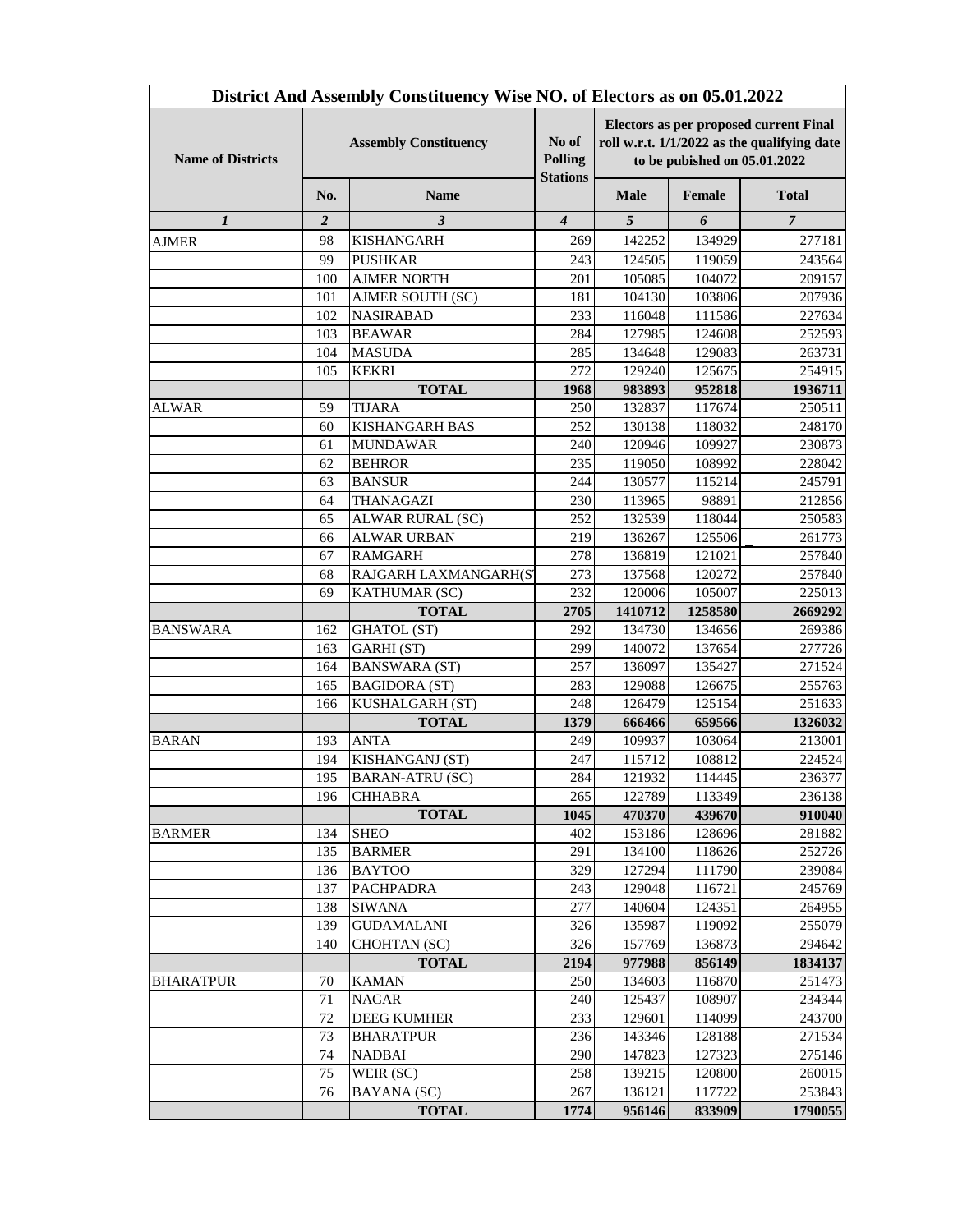| <b>Name of Districts</b> | <b>Assembly Constituency</b> |                           | No of<br>Polling<br><b>Stations</b> | <b>Electors as per proposed current Final</b><br>roll w.r.t. 1/1/2022 as the qualifying date<br>to be pubished on 05.01.2022 |        |              |
|--------------------------|------------------------------|---------------------------|-------------------------------------|------------------------------------------------------------------------------------------------------------------------------|--------|--------------|
|                          | No.                          | <b>Name</b>               |                                     | <b>Male</b>                                                                                                                  | Female | <b>Total</b> |
| <b>BHILWARA</b>          | 177                          | <b>ASIND</b>              | 318                                 | 145169                                                                                                                       | 144339 | 289508       |
|                          | 178                          | <b>MANDAL</b>             | 279                                 | 130566                                                                                                                       | 128678 | 259244       |
|                          | 179                          | <b>SAHARA</b>             | 280                                 | 125736                                                                                                                       | 125050 | 250786       |
|                          | 180                          | <b>BHILWARA</b>           | 226                                 | 141612                                                                                                                       | 135160 | 276772       |
|                          | 181                          | SHAHPURA (SC)             | 280                                 | 125254                                                                                                                       | 122365 | 247619       |
|                          | 182                          | <b>JAHAZPUR</b>           | 266                                 | 123029                                                                                                                       | 117847 | 240876       |
|                          | 183                          | MANDALGARH                | 287                                 | 123744                                                                                                                       | 120442 | 244186       |
|                          |                              | <b>TOTAL</b>              | 1936                                | 915110                                                                                                                       | 893881 | 1808991      |
| <b>BIKANER</b>           | 12                           | KHAJUWALA (SC)            | 223                                 | 121332                                                                                                                       | 106492 | 227824       |
|                          | 13                           | <b>BIKANER WEST</b>       | 193                                 | 117930                                                                                                                       | 111101 | 229031       |
|                          | 14                           | <b>BIKANER EAST</b>       | 195                                 | 123821                                                                                                                       | 118465 | 242286       |
|                          | 15                           | <b>KOLAYAT</b>            | 261                                 | 132415                                                                                                                       | 114375 | 246790       |
|                          | 16                           | LUNKARANSAR               | 225                                 | 131495                                                                                                                       | 115725 | 247220       |
|                          | 17                           | <b>DUNGARGARH</b>         | 231                                 | 134436                                                                                                                       | 119837 | 254273       |
|                          | 18                           | <b>NOKHA</b>              | 252                                 | 142158                                                                                                                       | 123879 | 266037       |
|                          |                              | <b>TOTAL</b>              | 1580                                | 903587                                                                                                                       | 809874 | 1713461      |
| <b>BUNDI</b>             | 184                          | <b>HINDOLI</b>            | 284                                 | 137199                                                                                                                       | 125810 | 263009       |
|                          | 185                          | <b>KESHORAIPATAN (SC)</b> | 297                                 | 140403                                                                                                                       | 129740 | 270143       |
|                          | 186                          | <b>BUNDI</b>              | 319                                 | 153442                                                                                                                       | 146904 | 300346       |
|                          |                              | <b>TOTAL</b>              | 900                                 | 431044                                                                                                                       | 402454 | 833498       |
| <b>CHITTORGARH</b>       | 167                          | KAPASAN (SC)              | 311                                 | 131782                                                                                                                       | 131490 | 263272       |
|                          | 168                          | <b>BEGUN</b>              | 322                                 | 138954                                                                                                                       | 132949 | 271903       |
|                          | 169                          | <b>CHITTORGARH</b>        | 272                                 | 133541                                                                                                                       | 131946 | 265487       |
|                          | 170                          | <b>NIMBAHERA</b>          | 297                                 | 134380                                                                                                                       | 134579 | 268959       |
|                          | 171                          | <b>BARI SADRI</b>         | 307                                 | 134292                                                                                                                       | 132042 | 266334       |
|                          |                              | <b>TOTAL</b>              | 1509                                | 672949                                                                                                                       | 663006 | 1335955      |
| <b>CHURU</b>             | 19                           | <b>SADULPUR</b>           | 252                                 | 122810                                                                                                                       | 112837 | 235647       |
|                          | 20                           | TARANAGAR                 | 269                                 | 129994                                                                                                                       | 117246 | 247240       |
|                          | 21                           | <b>SARDARSHAHAR</b>       | 295                                 | 153062                                                                                                                       | 137466 | 290528       |
|                          | 22                           | <b>CHURU</b>              | 237                                 | 126247                                                                                                                       | 117897 | 244144       |
|                          | 23                           | <b>RATANGARH</b>          | 246                                 | 138283                                                                                                                       | 126171 | 264454       |
|                          | 24                           | SUJANGARH (SC)            | 269                                 | 145678                                                                                                                       | 133197 | 278875       |
|                          |                              | <b>TOTAL</b>              | 1568                                | 816074                                                                                                                       | 744814 | 1560888      |
| <b>DAUSA</b>             | 85                           | <b>BANDIKUI</b>           | 237                                 | 112173                                                                                                                       | 100091 | 212264       |
|                          | 86                           | <b>MAHUWA</b>             | 232                                 | 112479                                                                                                                       | 97280  | 209759       |
|                          | 87                           | SIKRAI (SC)               | 269                                 | 134948                                                                                                                       | 119996 | 254944       |
|                          | 88                           | <b>DAUSA</b>              | 238                                 | 122166                                                                                                                       | 109281 | 231447       |
|                          | 89                           | LALSOT <sub>(ST)</sub>    | 261                                 | 128974                                                                                                                       | 113572 | 242546       |
|                          |                              | <b>TOTAL</b>              | 1237                                | 610740                                                                                                                       | 540220 | 1150960      |
| <b>DHOLPUR</b>           | 77                           | <b>BASERI</b> (SC)        | 221                                 | 106116                                                                                                                       | 89430  | 195546       |
|                          | 78                           | BARI                      | 254                                 | 122238                                                                                                                       | 105353 | 227591       |
|                          | 79                           | <b>DHOLPUR</b>            | 227                                 | 114740                                                                                                                       | 101492 | 216232       |
|                          | 80                           | <b>RAJAKHERA</b>          | 230                                 | 111789                                                                                                                       | 95657  | 207446       |
|                          |                              | <b>TOTAL</b>              | 932                                 | 454883                                                                                                                       | 391932 | 846815       |
| <b>DUNGARPUR</b>         | 158                          | <b>DUNGARPUR (ST)</b>     | 237                                 | 127312                                                                                                                       | 125392 | 252704       |
|                          | 159                          | <b>ASPUR (ST)</b>         | 277                                 | 133389                                                                                                                       | 130363 | 263752       |
|                          | 160                          | SAGWARA (ST)              | 258                                 | 136022                                                                                                                       | 131677 | 267699       |
|                          | 161                          | CHORASI (ST)              | 243                                 | 121673                                                                                                                       | 116498 | 238171       |
|                          |                              | <b>TOTAL</b>              | 1015                                | 518396                                                                                                                       | 503930 | 1022326      |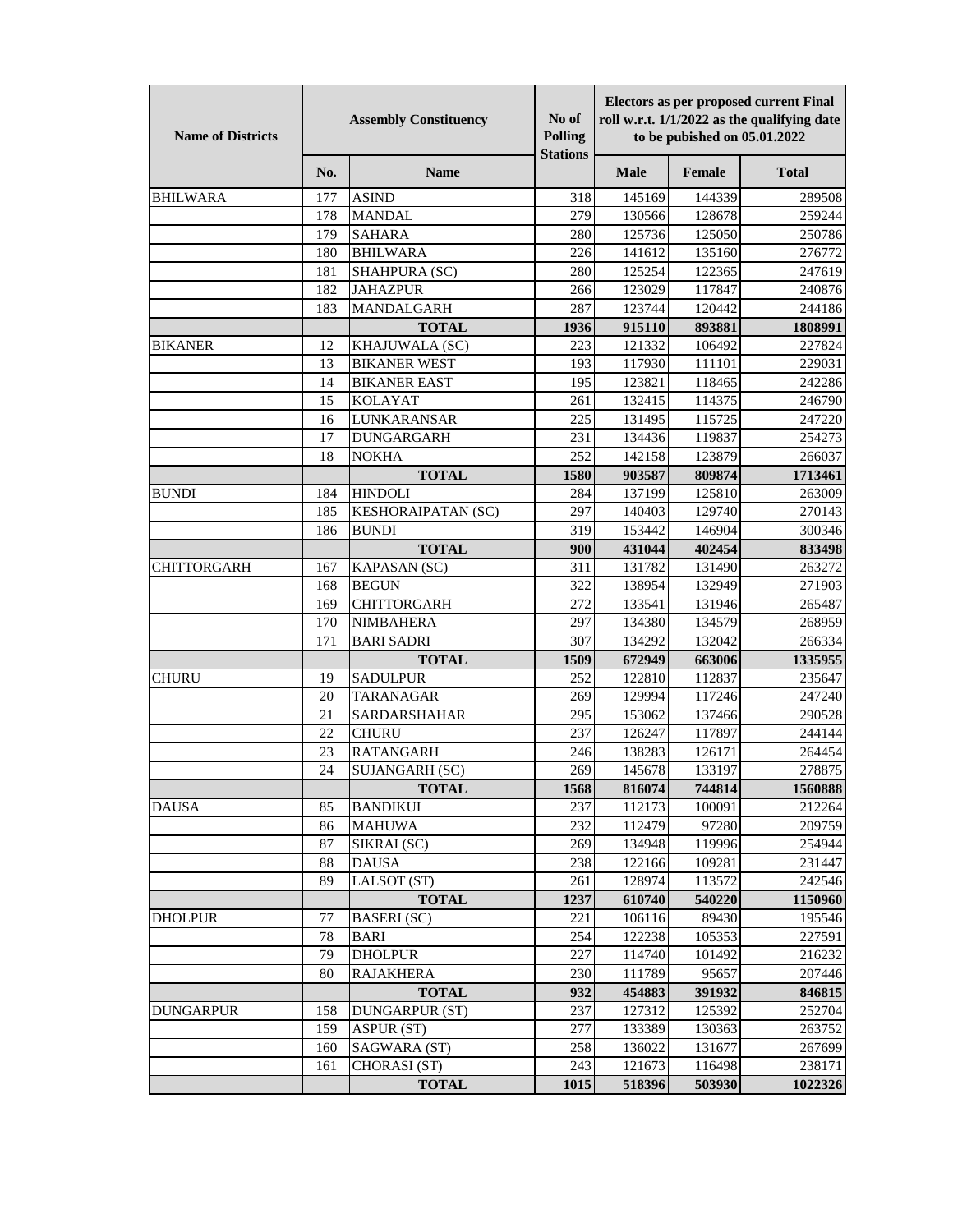| <b>Name of Districts</b> | <b>Assembly Constituency</b> |                           | No of<br>Polling<br><b>Stations</b> | <b>Electors as per proposed current Final</b><br>roll w.r.t. 1/1/2022 as the qualifying date<br>to be pubished on 05.01.2022 |         |              |
|--------------------------|------------------------------|---------------------------|-------------------------------------|------------------------------------------------------------------------------------------------------------------------------|---------|--------------|
|                          | No.                          | <b>Name</b>               |                                     | <b>Male</b>                                                                                                                  | Female  | <b>Total</b> |
| <b>GANGANAGAR</b>        | 1                            | <b>SADULSHAHAR</b>        | 242                                 | 122031                                                                                                                       | 110944  | 232975       |
|                          | $\overline{c}$               | <b>GANGANAGAR</b>         | 217                                 | 121591                                                                                                                       | 111701  | 233292       |
|                          | 3                            | <b>KARANPUR</b>           | 257                                 | 122641                                                                                                                       | 111668  | 234309       |
|                          | $\overline{4}$               | <b>SURATGARH</b>          | 261                                 | 128626                                                                                                                       | 113752  | 242378       |
|                          | 5                            | RAISINGHNAGAR (SC)        | 278                                 | 135869                                                                                                                       | 122122  | 257991       |
|                          | 6                            | <b>ANUPGARH (SC)</b>      | 254                                 | 126046                                                                                                                       | 112777  | 238823       |
|                          |                              | <b>TOTAL</b>              | 1509                                | 756804                                                                                                                       | 682964  | 1439768      |
| <b>HANUMANGARH</b>       | 7                            | <b>SANGARIA</b>           | 228                                 | 125031                                                                                                                       | 115791  | 240822       |
|                          | 8                            | <b>HANUMANGARH</b>        | 258                                 | 150348                                                                                                                       | 138942  | 289290       |
|                          | 9                            | PILIBANGA (SC)            | 285                                 | 150012                                                                                                                       | 137406  | 287418       |
|                          | 10                           | <b>NOHAR</b>              | 259                                 | 141991                                                                                                                       | 125625  | 267616       |
|                          | 11                           | <b>BHADRA</b>             | 249                                 | 139417                                                                                                                       | 125859  | 265276       |
|                          |                              | <b>TOTAL</b>              | 1279                                | 706799                                                                                                                       | 643623  | 1350422      |
| <b>JAIPUR</b>            | 40                           | <b>KOTPUTLI</b>           | 228                                 | 116663                                                                                                                       | 103127  | 219790       |
|                          | 41                           | <b>VIRATNAGAR</b>         | 228                                 | 117144                                                                                                                       | 104549  | 221693       |
|                          | 42                           | <b>SHAHPURA</b>           | 217                                 | 116359                                                                                                                       | 105200  | 221559       |
|                          | 43                           | <b>CHOMU</b>              | 226                                 | 124521                                                                                                                       | 115558  | 240079       |
|                          | 44                           | <b>PHULERA</b>            | 258                                 | 130377                                                                                                                       | 119929  | 250306       |
|                          | 45                           | DUDU (SC)                 | 269                                 | 126337                                                                                                                       | 118032  | 244369       |
|                          | 46                           | <b>JHOTWARA</b>           | 343                                 | 207617                                                                                                                       | 189625  | 397242       |
|                          | 47                           | <b>AMBER</b>              | 274                                 | 142045                                                                                                                       | 128593  | 270638       |
|                          | 48                           | <b>JAMWA RAMGARH (ST)</b> | 239                                 | 117131                                                                                                                       | 105089  | 222220       |
|                          | 49                           | <b>HAWAMAHAL</b>          | 216                                 | 134924                                                                                                                       | 120450  | 255374       |
|                          | 50                           | VIDHYADHAR NAGAR          | 286                                 | 180699                                                                                                                       | 164166  | 344865       |
|                          | 51                           | <b>CIVIL LINES</b>        | 211                                 | 126757                                                                                                                       | 117314  | 244071       |
|                          | 52                           | <b>KISHANPOLE</b>         | 176                                 | 104038                                                                                                                       | 93882   | 197920       |
|                          | 53                           | <b>ADARSH NAGAR</b>       | 221                                 | 138498                                                                                                                       | 124235  | 262733       |
|                          | 54                           | <b>MALVIYA NAGAR</b>      | 188                                 | 112212                                                                                                                       | 106356  | 218568       |
|                          | 55                           | <b>SANGANER</b>           | 281                                 | 174636                                                                                                                       | 157909  | 332545       |
|                          | 56                           | <b>BAGRU</b> (SC)         | 304                                 | 178228                                                                                                                       | 160924  | 339152       |
|                          | 57                           | <b>BASSI</b> (ST)         | 251                                 | 116335                                                                                                                       | 107065  | 223400       |
|                          | 58                           | CHAKSU (SC)               | 236                                 | 115187                                                                                                                       | 104967  | 220154       |
|                          |                              | <b>TOTAL</b>              | 4652                                | 2579708                                                                                                                      | 2346970 | 4926678      |
| <b>JAISALMER</b>         | 132                          | <b>JAISALMER</b>          | 358                                 | 130399                                                                                                                       | 111245  | 241644       |
|                          | 133                          | <b>POKARAN</b>            | 259                                 | 108733                                                                                                                       | 96607   | 205340       |
|                          |                              | <b>TOTAL</b>              | 617                                 | 239132                                                                                                                       | 207852  | 446984       |
| JALORE                   | 141                          | <b>AHORE</b>              | 262                                 | 138522                                                                                                                       | 124653  | 263175       |
|                          | 142                          | <b>JALORE</b> (SC)        | 258                                 | 149611                                                                                                                       | 133646  | 283257       |
|                          | 143                          | <b>BHINMAL</b>            | 283                                 | 156578                                                                                                                       | 139501  | 296079       |
|                          | 144                          | <b>SANCHORE</b>           | 312                                 | 157823                                                                                                                       | 139823  | 297646       |
|                          | 145                          | <b>RANIWARA</b>           | 241                                 | 135052                                                                                                                       | 121100  | 256152       |
|                          |                              | <b>TOTAL</b>              | 1356                                | 737586                                                                                                                       | 658723  | 1396309      |
| JHALAWAR                 | 197                          | DAG (SC)                  | 281                                 | 131099                                                                                                                       | 127455  | 258554       |
|                          | 198                          | JHALRAPATAN               | 299                                 | 146166                                                                                                                       | 140874  | 287040       |
|                          | 199                          | <b>KHANPUR</b>            | 274                                 | 123667                                                                                                                       | 116055  | 239722       |
|                          | 200                          | <b>MANOHAR THANA</b>      | 293                                 | 132377                                                                                                                       | 125730  | 258107       |
|                          |                              | <b>TOTAL</b>              | 1147                                | 533309                                                                                                                       | 510114  | 1043423      |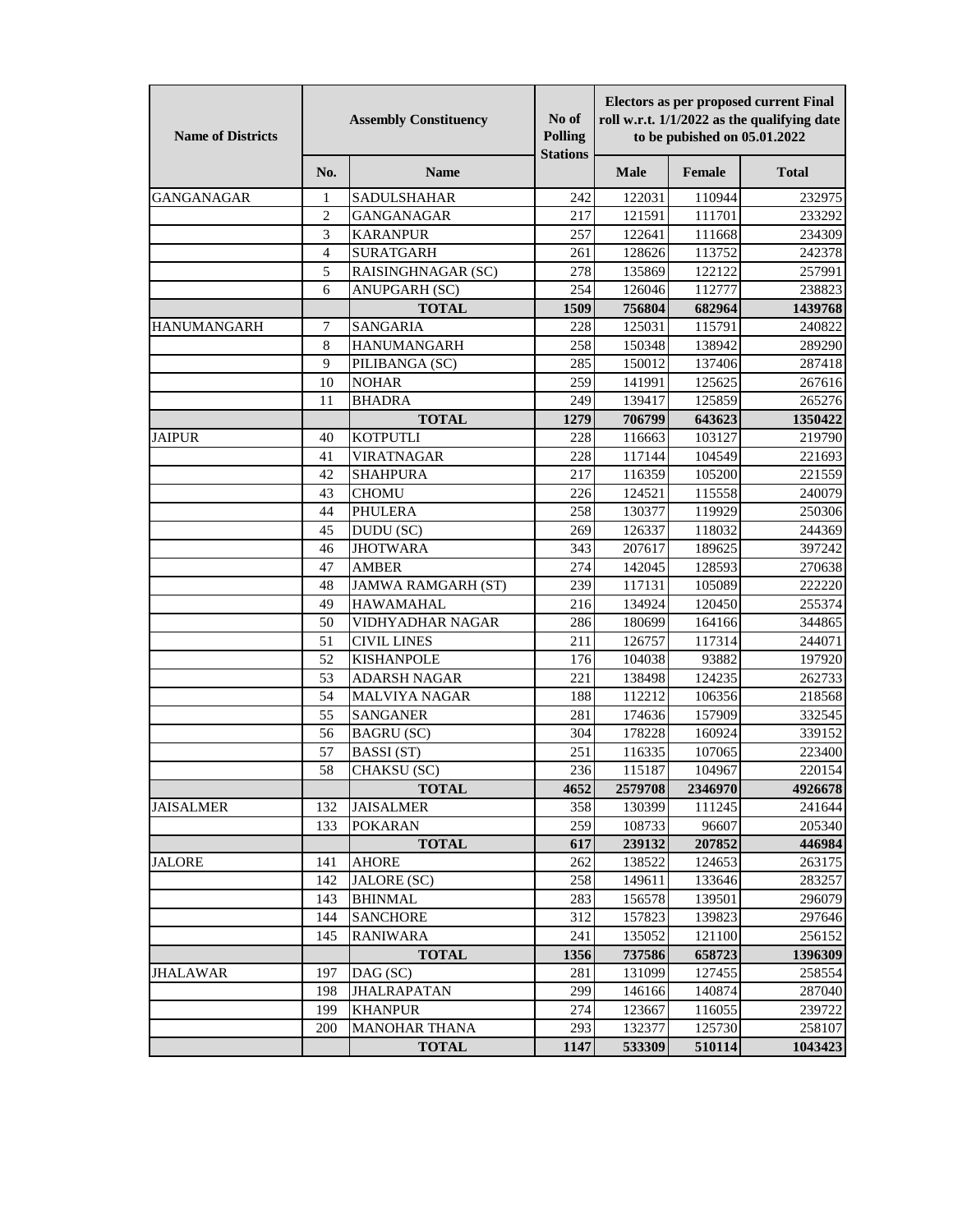| <b>Name of Districts</b> | <b>Assembly Constituency</b> |                                     | No of<br>Polling<br><b>Stations</b> | <b>Electors as per proposed current Final</b><br>roll w.r.t. 1/1/2022 as the qualifying date<br>to be pubished on 05.01.2022 |                  |                  |
|--------------------------|------------------------------|-------------------------------------|-------------------------------------|------------------------------------------------------------------------------------------------------------------------------|------------------|------------------|
|                          | No.                          | <b>Name</b>                         |                                     | <b>Male</b>                                                                                                                  | Female           | <b>Total</b>     |
| <b>JHUNJHUNU</b>         | 25                           | PILANI (SC)                         | 241                                 | 125196                                                                                                                       | 116311           | 241507           |
|                          | 26                           | <b>SURAJGARH</b>                    | 302                                 | 142175                                                                                                                       | 130753           | 272928           |
|                          | 27                           | <b>JHUNJHUNU</b>                    | 250                                 | 133995                                                                                                                       | 122970           | 256965           |
|                          | 28                           | <b>MANDAWA</b>                      | 259                                 | 122916                                                                                                                       | 114006           | 236922           |
|                          | 29                           | NAWALGARH                           | 262                                 | 139789                                                                                                                       | 128464           | 268253           |
|                          | 30                           | <b>UDAIPURWATI</b>                  | 238                                 | 127541                                                                                                                       | 114163           | 241704           |
|                          | 31                           | <b>KHETRI</b>                       | 219                                 | 114078                                                                                                                       | 101453           | 215531           |
|                          |                              | <b>TOTAL</b>                        | 1771                                | 905690                                                                                                                       | 828120           | 1733810          |
| <b>JODHPUR</b>           | 122                          | <b>PHALODI</b>                      | 250                                 | 130733                                                                                                                       | 115035           | 245768           |
|                          | 123                          | <b>LOHAWAT</b>                      | 268                                 | 133674                                                                                                                       | 117048           | 250722           |
|                          | 124                          | <b>SHERGARH</b>                     | 290                                 | 137600                                                                                                                       | 122882           | 260482           |
|                          | 125                          | <b>OSIAN</b>                        | 246                                 | 132275                                                                                                                       | 118242           | 250517           |
|                          | 126                          | <b>BHOPALGARH (SC)</b>              | 293                                 | 151545                                                                                                                       | 138058           | 289603           |
|                          | 127                          | <b>SARDARPURA</b>                   | 209                                 | 127450                                                                                                                       | 121204           | 248654           |
|                          | 128                          | <b>JODHPUR</b>                      | 177                                 | 104280                                                                                                                       | 101374           | 205654           |
|                          | 129                          | SOORSAGAR                           | 241                                 | 149635                                                                                                                       | 138488           | 288123           |
|                          | 130                          | <b>LUNI</b>                         | 308                                 | 166363                                                                                                                       | 149398           | 315761           |
|                          | 131                          | <b>BILARA</b> (SC)                  | 277                                 | 144902                                                                                                                       | 135320           | 280222           |
|                          |                              | <b>TOTAL</b>                        | 2559                                | 1378457                                                                                                                      | 1257049          | 2635506          |
| <b>KARAULI</b>           | 81                           | TODABHIM (ST)                       | 274                                 | 143955                                                                                                                       | 122480           | 266435           |
|                          | 82                           | HINDAUN (SC)                        | 256                                 | 140946                                                                                                                       | 124037           | 264983           |
|                          | 83                           | <b>KARAULI</b>                      | 261                                 | 132506                                                                                                                       | 113032           | 245538           |
|                          | 84                           | SAPOTRA (ST)                        | 264                                 | 143429                                                                                                                       | 119912           | 263341           |
|                          |                              | <b>TOTAL</b>                        | 1055                                | 560836                                                                                                                       | 479461           | 1040297          |
| <b>KOTA</b>              | 187                          | PIPALDA                             | 242                                 | 106511                                                                                                                       | 97895            | 204406           |
|                          | 188                          | <b>SANGOD</b>                       | 249                                 | 107016                                                                                                                       | 100264           | 207280           |
|                          | 189<br>190                   | <b>KOTA NORTH</b>                   | 225                                 | 126711                                                                                                                       | 121854<br>120314 | 248565           |
|                          | 191                          | <b>KOTA SOUTH</b><br><b>LADPURA</b> | 216<br>264                          | 126299                                                                                                                       | 137726           | 246613<br>284102 |
|                          | 192                          | RAMGANJ MANDI (SC)                  | $25\overline{5}$                    | 146376<br>127381                                                                                                             | 117159           | 244540           |
|                          |                              | <b>TOTAL</b>                        | 1451                                | 740294                                                                                                                       | 695212           | 1435506          |
| <b>NAGAUR</b>            | 106                          | <b>LADNUN</b>                       | 240                                 | 132433                                                                                                                       | 125499           | 257932           |
|                          | 107                          | <b>DEEDWANA</b>                     | 249                                 | 130187                                                                                                                       | 121084           | 251271           |
|                          | 108                          | JAYAL (SC)                          | 255                                 | 130219                                                                                                                       | 121421           | 251640           |
|                          | 109                          | <b>NAGAUR</b>                       | 240                                 | 135041                                                                                                                       | 126088           | 261129           |
|                          | 110                          | <b>KHINVSAR</b>                     | 266                                 | 139619                                                                                                                       | 127158           | 266777           |
|                          | 111                          | MERTA (SC)                          | 266                                 | 141561                                                                                                                       | 130940           | 272501           |
|                          | 112                          | <b>DEGANA</b>                       | 269                                 | 131466                                                                                                                       | 123208           | 254674           |
|                          | 113                          | <b>MAKRANA</b>                      | 248                                 | 134170                                                                                                                       | 123609           | 257779           |
|                          | 114                          | <b>PARBATSAR</b>                    | 236                                 | 123988                                                                                                                       | 113465           | 237453           |
|                          | 115                          | <b>NAWAN</b>                        | 242                                 | 131734                                                                                                                       | 123775           | 255509           |
|                          |                              | <b>TOTAL</b>                        | 2511                                | 1330418                                                                                                                      | 1236247          | 2566665          |
| <b>PALI</b>              | 116                          | <b>JAITARAN</b>                     | 308                                 | 153539                                                                                                                       | 143064           | 296603           |
|                          | 117                          | SOJAT (SC)                          | 248                                 | 120793                                                                                                                       | 115166           | 235959           |
|                          | 118                          | PALI                                | 252                                 | 138106                                                                                                                       | 129015           | 267121           |
|                          | 119                          | <b>MARWAR JUNCITON</b>              | 302                                 | 149288                                                                                                                       | 136314           | 285602           |
|                          | 120                          | <b>BALI</b>                         | 319                                 | 168439                                                                                                                       | 154354           | 322793           |
|                          | 121                          | <b>SUMERPUR</b>                     | 300                                 | 156019                                                                                                                       | 141848           | 297867           |
|                          |                              | <b>TOTAL</b>                        | 1729                                | 886184                                                                                                                       | 819761           | 1705945          |